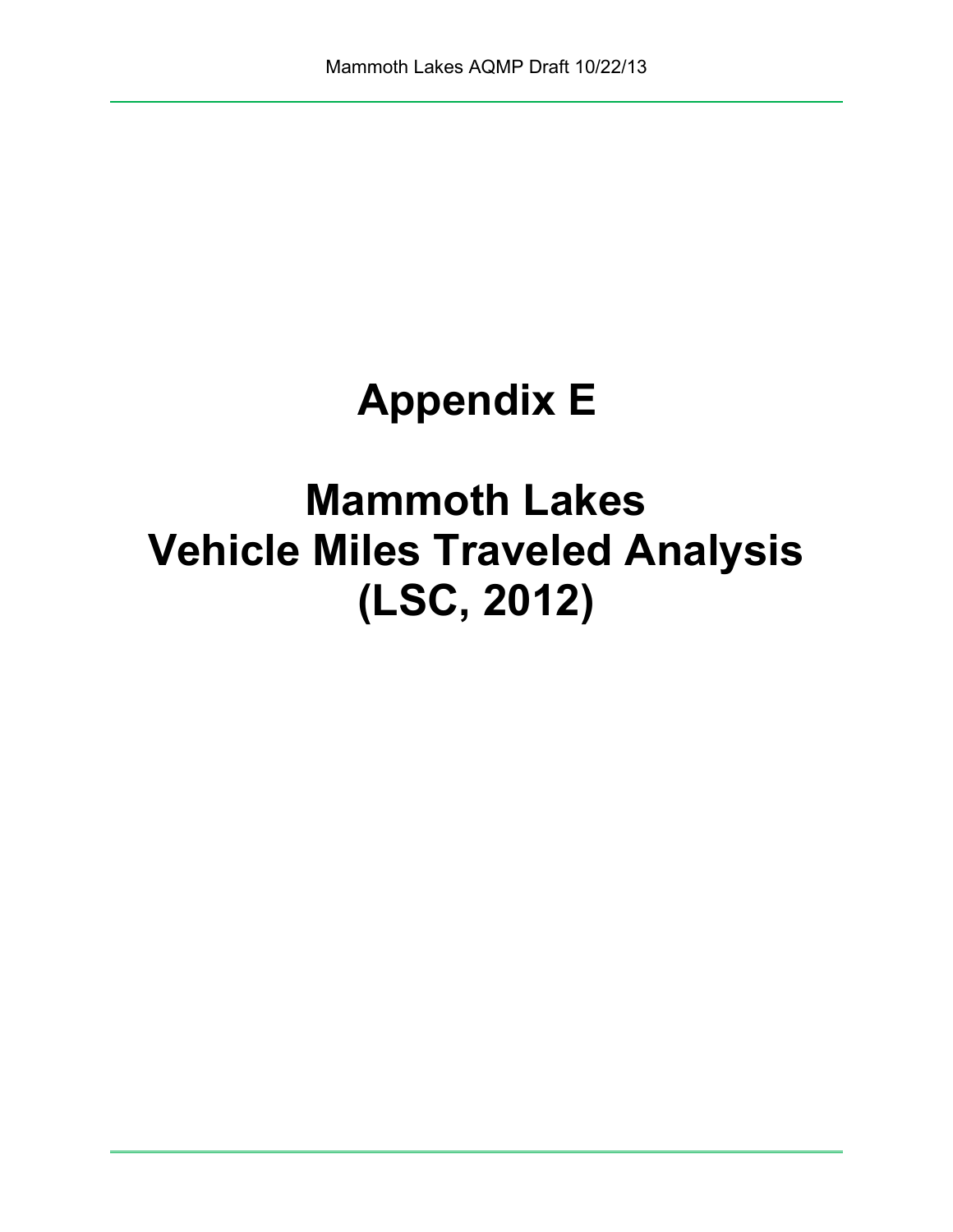

2690 Lake Forest Road, Suite C Post Office Box 5875 Tahoe City, California 96145 (530) 583-4053 • FAX: 583-5966 www.lsctahoe.com • info@lsctahoe.com

# TECHNICAL MEMORANDUM

DATE: August 3, 2012

TO: Ellen Clark, Town of Mammoth Lakes

FROM: Sara Hawley, PE and Leslie Suen, EIT, LSC Transportation Consultants, Inc.

SUBJECT: Mammoth Lakes Vehicle Miles Traveled Analysis

As requested, LSC Transportation Consultants, Inc. has completed the analysis of Vehicle Miles Traveled (VMT) for the Town of Mammoth Lakes for use in the preparation of a Greenhouse Gas (GHG) inventory and an update to the 1990 Air Quality Management Plan. This memo presents the townwide VMT by roadway speed, as well as a limited analysis of VMT for external trips.

# **VMT by Travel Speed**

Using the 2011 Town of Mammoth Lakes TransCAD Travel Model, VMT was calculated and grouped into speed classes based on the 85<sup>th</sup>-percentile roadway speed, as shown in Table 1. VMT is calculated by multiplying the length of a roadway segment by the volume on that roadway. A map of the roadway speeds for all the roads in the model can be found in Appendix A, attached. Also shown in Appendix A are all the roadways included in the VMT analysis, which total approximately 240 roadways with 1,037 segments. The model reflect a typical winter Saturday, which will subsequently be called a 'peak day' throughout this report. Peak day conditions for both existing 2009 and future 2030 (reflecting build out of the general plan) scenarios were taken directly from the model. As indicated, a total of approximately 144,192 VMT are estimated to be generated in Mammoth over the course of an existing peak winter day, and approximately 179,708 VMT are estimated to be generated on a peak day in the future. This indicates a 25 percent increase by the time that buildout of the General Plan occurs (estimated at the year 2030).

In order to estimate annual average day conditions, peak day VMT was factored using Caltrans data along State Route (SR) 203. Specifically, daily traffic volumes at six locations on SR 203 within the Town of Mammoth Lakes were reviewed. As shown in Table 2, the percent decrease between peak month average daily traffic (Peak Month ADT) and annual average daily traffic (AADT) ranges from approximately 17 percent to 29 percent. The weighted average percent decrease is calculated to be about 23 percent. This reduction was applied to the model's peak day VMT results, in order to estimate the VMT on an annual average day. As shown on the right side of Table 1, a total of approximately 111,287 VMT are estimated to be generated in

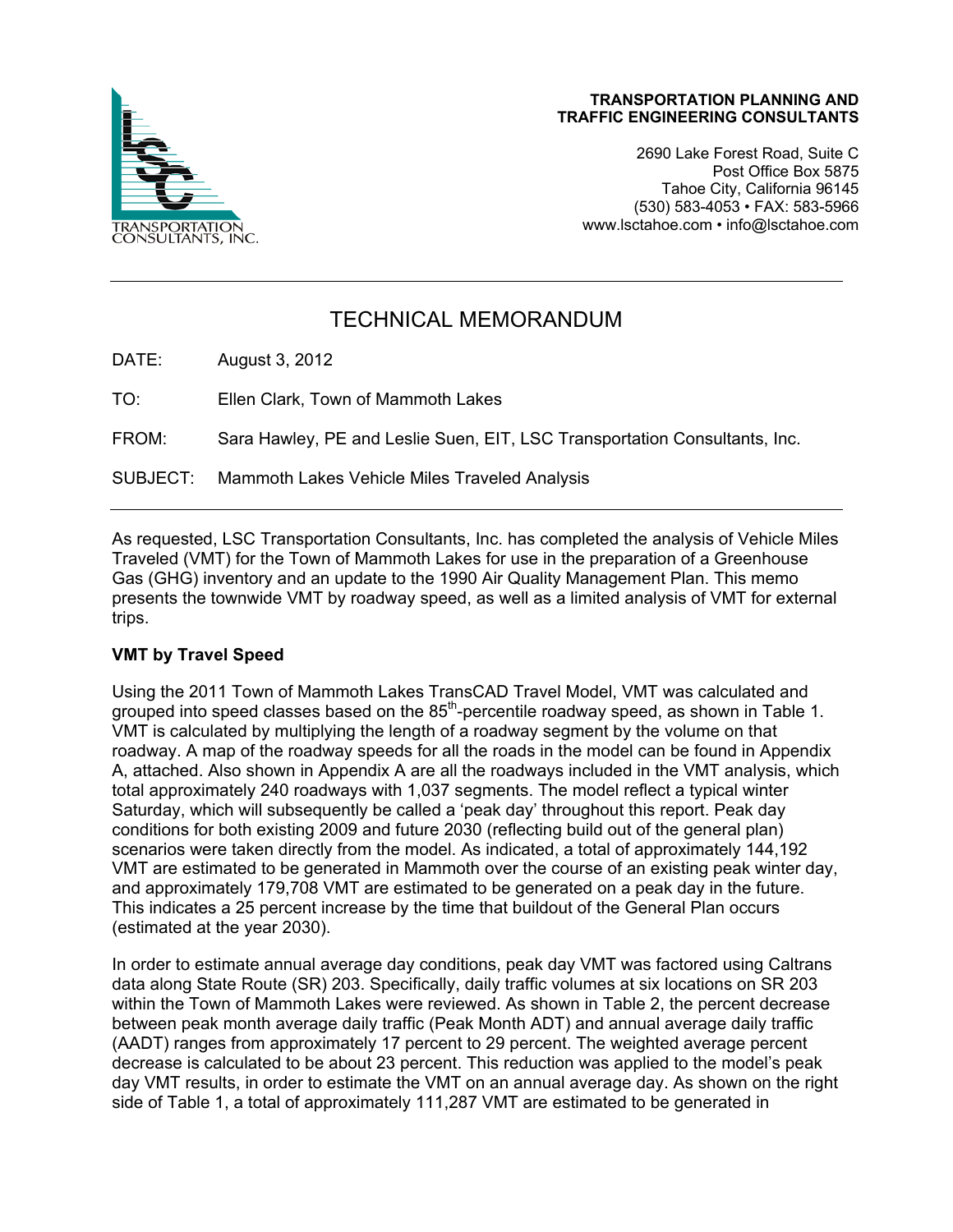*Mammoth Lakes VMT* Page 2 August 3, 2012

Mammoth over the course of an existing annual average day, and approximately 138,698 VMT are estimated to be generated on an average day in the future.

In 1990 a similar VMT study was completed in combination with the *Air Quality Management Plan for the Town of Mammoth Lakes* (November 30, 1990). The methodology used in the 1990 study and this VMT study are similar. Both studies are based on a travel demand model that assumes full buildout of the Town's General Plan in the future. Both studies include all of the Town's major roadways. The main difference is the extent of the roadways analyzed in each study. The 1990 study had a total of 10.9 miles of roadways on 8 different roads (with 17 segments) for the existing year 1990 VMT, while the future year 2005 had a total of 15.8 miles of roadways on 10 different roads (with 31 segments). In contrast, this study's VMT analysis included 93.1 miles of roadways on 420 different roads (with 1,037 segments) for both the existing and future analysis years. The higher number of miles of roadways included in this VMT analysis produces higher VMT estimates than the 1990 study. Additional comparison between the two studies can be found in the attached memo *Mammoth Lakes Vehicle Miles Traveled Analysis – Comparison with 1990 Study* (LSC, September 10, 2012).

# **External VMT**

LSC reviewed information provided in the existing model at the two external points representing trips to/from Highway 395 - one on SR 203 east of Meridian Boulevard and one on Mammoth Scenic Loop north of town. Nearly all (approximately 97 percent) of the trips that enter and exit the model area use SR 203 to the east. A total of 8,880 vehicles are estimated to pass through the external points over the course of a peak day (total in both directions). Of the total number of trips generated in the Mammoth Lakes model area, about 15 percent are external trips, meaning they have either an origin or destination outside the model area. It should be noted that as the peak day of traffic activity is a winter Saturday, these figures do not reflect the many recreational trips occurring on a Friday or Sunday.

# Trip Types

External trips can be broken down into the following five model trip types:

- home-based work
- home-based shopping
- home-based recreation
- home-based other
- other to other (example: work to shopping)

The large majority of the external trips (approximately 88 percent) are home-based recreation trips, such as a trip made by a person staying in Bishop and skiing in Mammoth Lakes, or staying in Mammoth and going elsewhere for recreation. The remaining 12 percent of trips are equally distributed among the other trip types, with approximately 3 percent of each trip type, as shown in Table 3.

Future external trips were also obtained from the model, and they are presented in Table 4. Again, the majority (85 percent) of the future external trips are generated by home-based recreation trips.

#### Residents vs Visitors

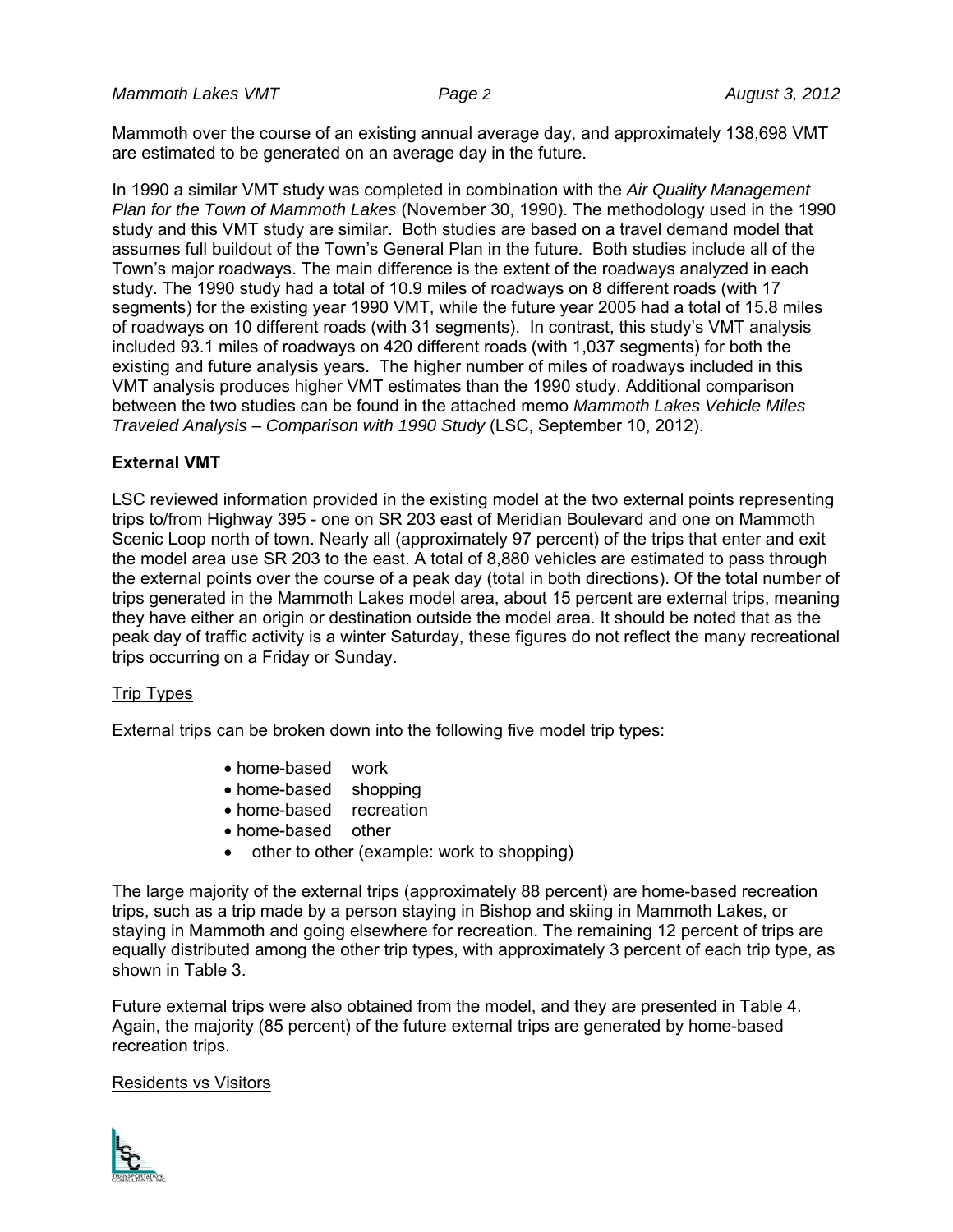*Mammoth Lakes VMT Page 3* August 3, 2012

Trips going through the external points in the model were reviewed with respect to trips made by residents versus visitors. A precise breakdown cannot be provided based on available data. However, it is assumed that the majority of the external trips on a peak winter day are made by visitors, given that most of the external trips are "home-based recreation" trips, which is a trip type primarily associated with visitors. It is also expected that the majority of home-based shopping trips are made by visitors. The remaining trip types (home-based work, home-based other, and other to other) are not assumed to be made by visitors.

Similarly, the split of residents versus visitors for internal trips cannot be provided based on available data. However, a general breakdown can be made based on the number of resident dwelling units and visitor dwelling units. In the TransCAD model, there are about 5,600 existing resident dwelling units and 5,000 visitor dwelling units (which include single-family vacation homes and lodging units). As the trip generation rate in the model is slightly higher for residential units, the total number of trips generated by residents is nearly equal to the total trips generated by visitors. Furthermore, the trip lengths for internal trips made by residents and visitors are assumed to be similar. Therefore, the resident/visitor split for VMT internal to Mammoth Lakes is estimated to be roughly a 50/50 split.

#### Residence Locations of Commuters

Data from the US Census 2010 indicates that more than half (approximately 57 percent) of persons who work in Mammoth Lakes also reside in Mammoth Lakes. About 12 percent of persons employed in Mammoth Lakes live in Bishop, California, with the remaining 31 percent residing in various locations throughout the Eastern Sierra. Of the workers commuting to Mammoth Lakes from external points, about 58 percent are estimated to reside in points to the north of Mammoth along US 395 and 42 percent are estimated to live to the south. Detailed percentages for each town in the Eastern Sierra are shown in Figure 1. Note the census data includes the Mammoth Yosemite Airport within the Mammoth Lakes analysis area.

Of all workers residing in Mammoth Lakes, almost all (approximately 96 percent) are employed in Mammoth Lakes. In other words, very few persons living in Mammoth Lakes leave the community to go to work.

#### Residence Locations of Visitors

The residence locations of visitors traveling to Mammoth Lakes from more remote destinations was reviewed, based upon data provided in the *Town of Mammoth Lakes Winter Survey* (Leisure Trends Group, 2007). Based on this survey, and shown in Figure 2 the home regions of all visitors to Mammoth include:

- Greater Los Angeles Area 29%
- Outside California 17%
- Orange County 16%
- San Diego County 14%
- Central Valley and Northern California 13%
- Central Coast 11%

The top home states for the 17 percent of visitors from outside California are Nevada, Maryland, Texas, Washington, Idaho, Arizona, Oregon and Utah (each state representing four percent or less of all visitors).

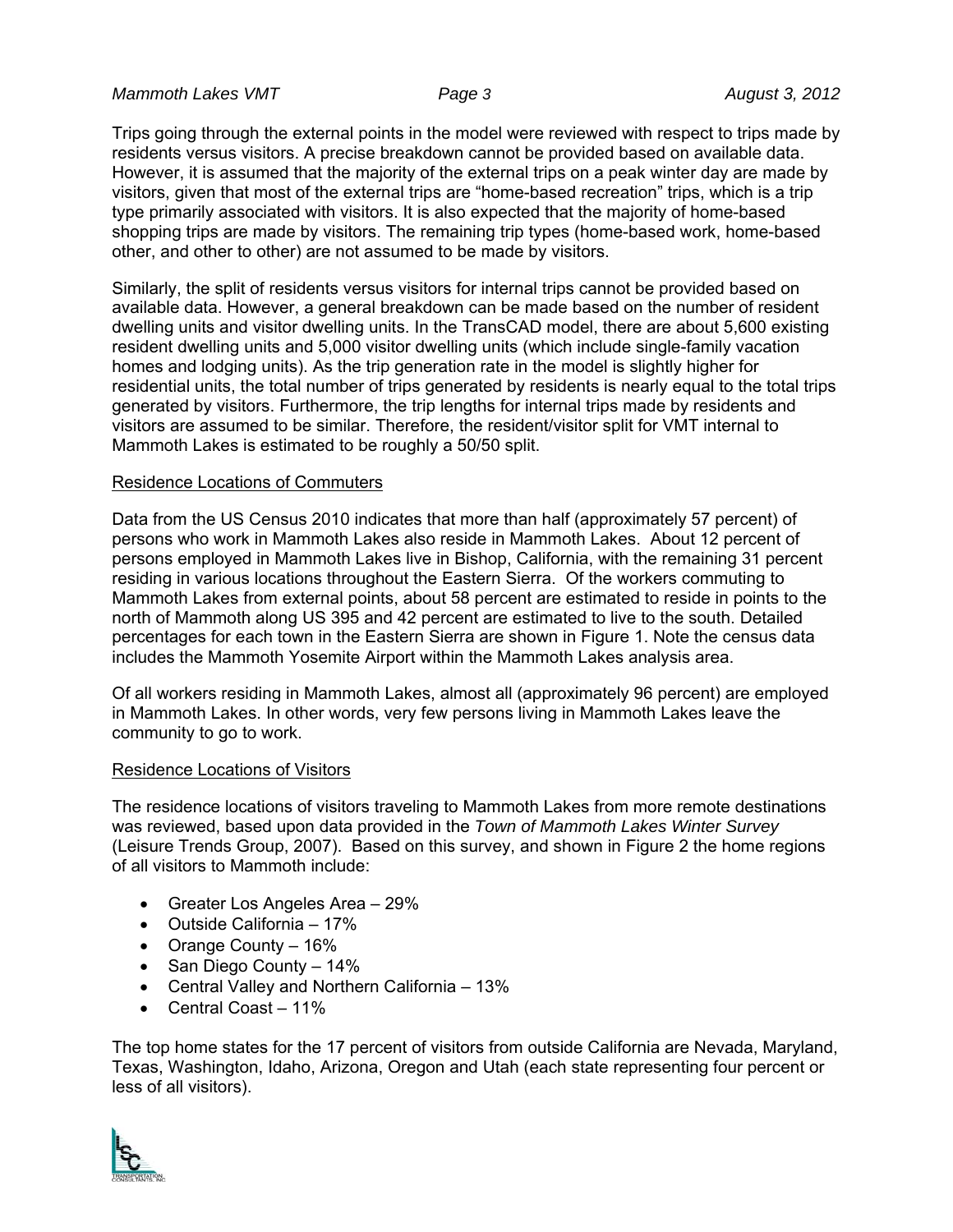# Trips to/from Mammoth Yosemite Airport

According to the 2007 Winter Survey, almost all respondents arrived via private automobile and no respondents reported flying to the Mammoth Yosemite Airport. This is unsurprising since commercial air service was not available at this time, but has since become available. Many hotels in Mammoth provide a free shuttle service to and from the airport in connection with flight times, and rental cars and taxi service are available at the airport. While it is difficult to quantify exactly how many trips from various locations may have shifted from driving to flying since air service started, it is probable that at least a small portion of previous driving trips are now made by air. However, this shift is likely to be accompanied by a certain number of new airport-related trips including employee and passenger trips to and from Mammoth, and new visitors. Overall, the net change to VMT associated with airport-related trips is likely negligible relative to total daily trip volumes.

### Estimate of Total External VMT

In order to determine the total VMT associated with activity in the Town of Mammoth Lakes, the VMT of the external part of the external trips (i.e. outside of the model area) needs to be considered. In VMT analyses for communities with high levels of visitor/tourism activity, some portion of the trip length that occurs outside the model area is typically allocated to the study community. For example, in recent VMT analyses conducted in Shasta County and in the Lake Tahoe area, 50 percent of the external VMT were allocated to the study area. For the purposes of this analysis, 100 percent of the external VMT is allocated to Mammoth Lakes.

To estimate the external VMT, the approximate mileage between Mammoth and each of the external locations shown in Figures 1 and 2 was estimated for each trip type. Of the homebased recreation trips, about 10 percent are assumed to be made to/from the Bishop area, reflecting that some visitors stay overnight at locations near Mammoth as a part of their trip, and that visitors staying in Mammoth will recreate in locations outside of the town itself. The remainder is allocated proportionately to the various points of visitor origin indicated in the 2007 survey. Multiplying the mileage by the number of external trips for each trip type yields the external VMT by trip type, as shown in Table 5.

Note all external VMT was calculated based on the TransCAD traffic model which estimates a busy winter Saturday, which when the highest traffic volumes occur in Mammoth Lakes but may not be when the peak external trips occur. A general estimation can be made of average annual daily VMT by reducing the peak VMT by 23 percent, which is the same percent internal VMT was reduced, as shown in Table 5.

# **Total Yearly VMT**

Total VMT for one year is estimated based on the assumption that visitors' home regions are similar in the summer and winter, as indicated in the *Town of Mammoth Lakes Winter Survey* (Leisure Trends Group, 2007) and *Town of Mammoth Lakes Summer Survey* (Leisure Trends Group, 2008). Adding the existing internal annual average VMT (111,287) to the external annual average VMT (1,730,000) yields a total of about 1,841,000 VMT per annual average day. Multiplying this total by 365 days per year yields about 672 million existing VMT per year. A similar calculation can be done for future VMT, which results in a total of about 705 million VMT per year in 2030.

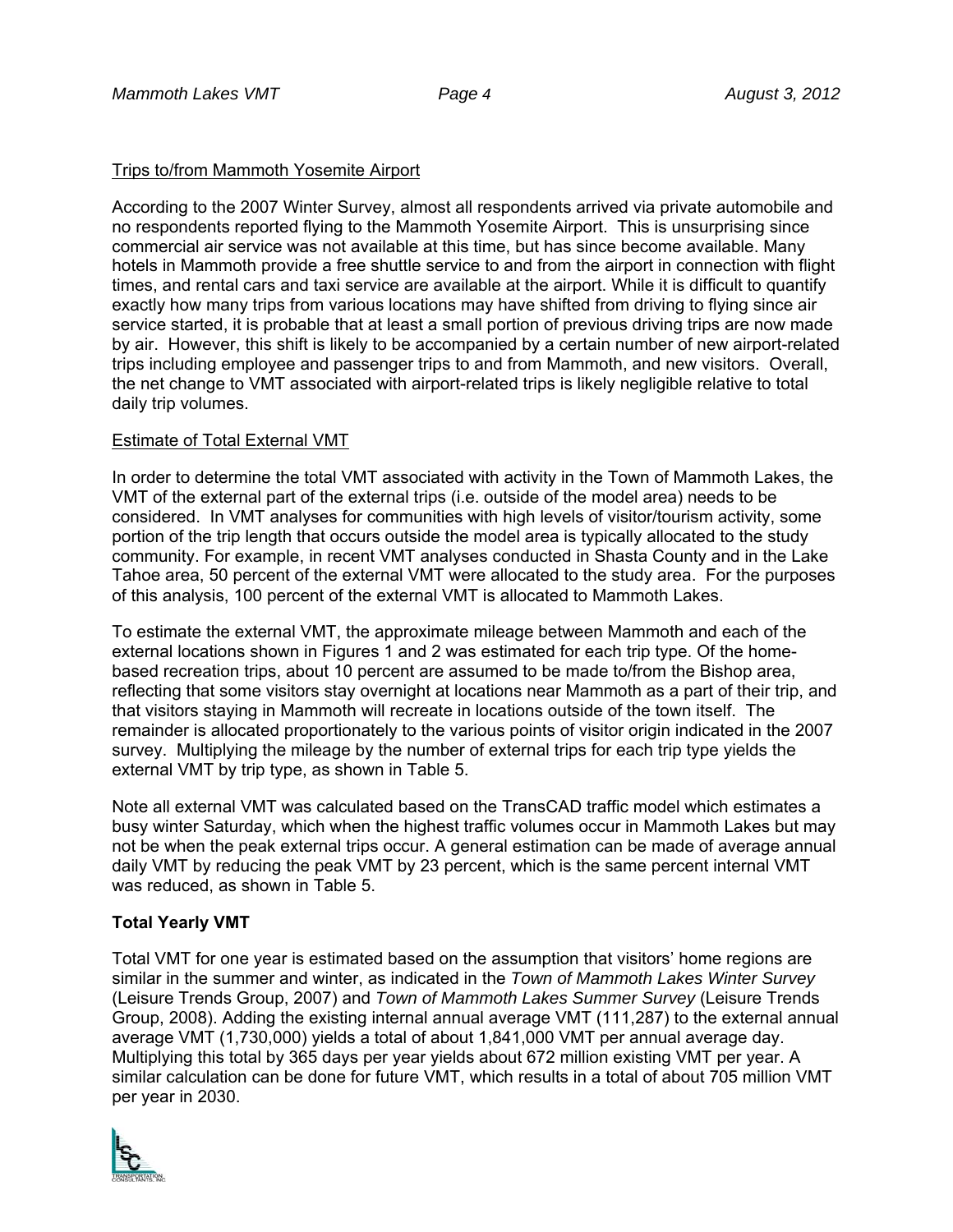|                  | Daily Vehicle Miles Traveled |         |                    |               |  |
|------------------|------------------------------|---------|--------------------|---------------|--|
| Roadway Speed    | Peak Day                     |         | Annual Average Day |               |  |
| (miles per hour) | <b>Existing</b>              | Future  | Existing           | <b>Future</b> |  |
| 25 or less       | 22,066                       | 31,452  | 17,030             | 24,274        |  |
| 30               | 2,288                        | 3,053   | 1,766              | 2,356         |  |
| 35               | n/a                          | n/a     | n/a                | n/a           |  |
| 40               | 28,421                       | 37,623  | 21,935             | 29,037        |  |
| 45               | 6,383                        | 9,937   | 4,926              | 7,669         |  |
| 50               | 72,510                       | 83,935  | 55,963             | 64,781        |  |
| 55               | 12,524                       | 13,708  | 9,666              | 10,580        |  |
| All              | 144,192                      | 179,708 | 111,287            | 138,698       |  |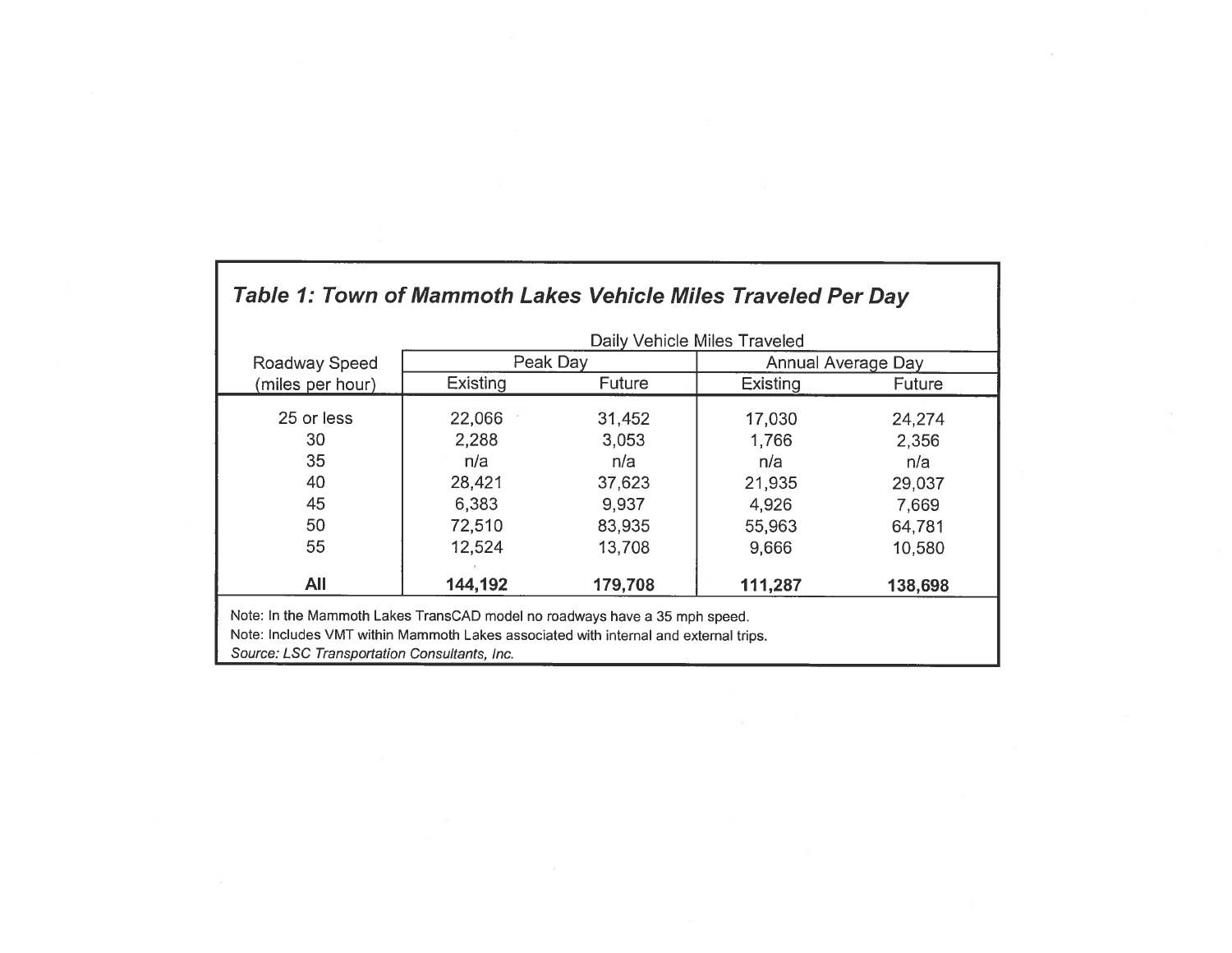| Table 2: Daily Traffic Volumes on Highway 203 in Mammoth Lakes                                       |      |                               |                             |                                        |                                                                              |  |
|------------------------------------------------------------------------------------------------------|------|-------------------------------|-----------------------------|----------------------------------------|------------------------------------------------------------------------------|--|
| Highway                                                                                              |      | Post Mile Location            | Peak Month<br>Daily Traffic | <b>Annual Average</b><br>Daily Traffic | <b>Percent Decrease</b><br>to Convert Peak<br>Month to Annual<br>Average Day |  |
| 203                                                                                                  | 2.35 | <b>MAINTENANCE SUBSTATION</b> | 4,500                       | 3,750                                  | 17%                                                                          |  |
| 203                                                                                                  | 4.49 | <b>MAMMOTH, FOREST TRAIL</b>  | 4,500                       | 3,650                                  | 19%                                                                          |  |
| 203                                                                                                  | 4.78 | <b>LAKE MARY /MINARET RD</b>  | 12,100                      | 9,700                                  | 20%                                                                          |  |
| 203                                                                                                  | 5.75 | <b>OLD MAMMOTH RD</b>         | 16,700                      | 13,250                                 | 21%                                                                          |  |
| 203                                                                                                  | 6.87 | <b>MERIDIAN BLVD</b>          | 9,600                       | 6,850                                  | 29%                                                                          |  |
| 203                                                                                                  | 8.56 | <b>JCT. RTE. 395</b>          | 11,100                      | 7,950                                  | 28%                                                                          |  |
|                                                                                                      |      |                               |                             | <b>Weighted Average</b>                | 23%                                                                          |  |
| Source: California Department of Transportation http://www.dot.ca.gov/hq/traffops/saferesr/trafdata/ |      |                               |                             |                                        |                                                                              |  |

 $\sim$ 

 $\sim 10^{11}$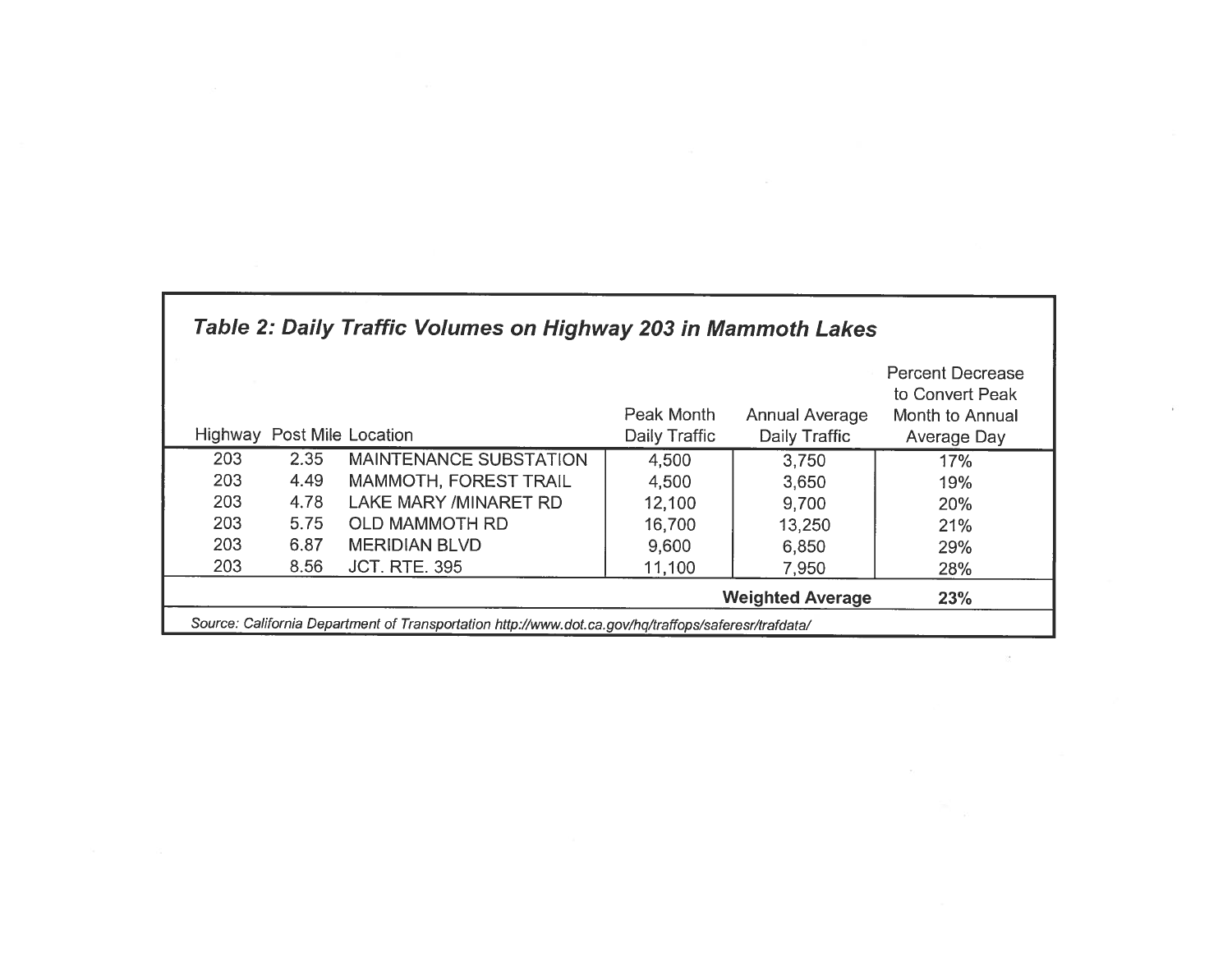# Table 3: Existing Peak Day Daily Vehicle Trips at External Points (Total in Both Directions)

| <b>External Points</b>                                                      | Recreation | Shopping | Home Based Home Based Home Based Home Based<br>Work | Other | Other to<br>Other | Total |
|-----------------------------------------------------------------------------|------------|----------|-----------------------------------------------------|-------|-------------------|-------|
| Highway 203 East (TAZ 700)                                                  | 7,565      | 235      | 268                                                 | 269   | 257               | 8,594 |
| Mammoth Scenic Loop (TAZ 701)                                               | 257        | 7        | 7                                                   | 8     | 8                 | 287   |
| <b>Total Daily Traffic</b>                                                  | 7,822      | 242      | 275                                                 | 277   | 264               | 8,880 |
| <b>Percent of Total</b>                                                     | 88%        | 3%       | 3%                                                  | 3%    | 3%                | 100%  |
| TAZ = Traffic Analysis Zone<br>Source: LSC Transportation Consultants, Inc. |            |          |                                                     |       |                   |       |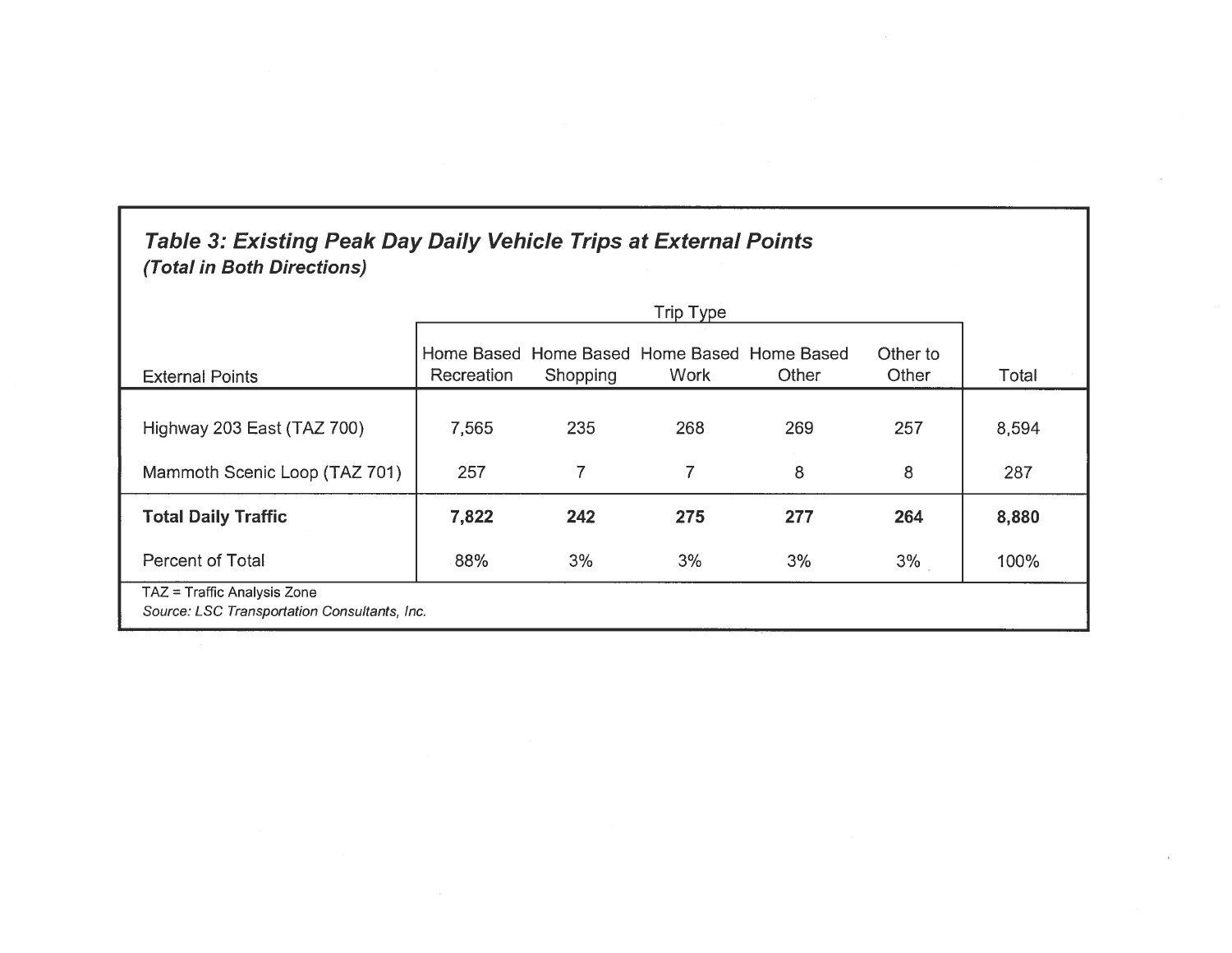# Table 4: Future Peak Day Daily Vehicle Trips at External Points (Total in Both Directions)

| <b>External Points</b>                       | Recreation | Shopping | Home Based Home Based Home Based Home Based<br><b>Work</b> | Other | Other to<br>Other | Total |
|----------------------------------------------|------------|----------|------------------------------------------------------------|-------|-------------------|-------|
| Highway 203 East (TAZ 700)                   | 7,798      | 280      | 382                                                        | 372   | 366               | 9,198 |
| Mammoth Scenic Loop (TAZ 701)                | 248        | 8        | 10                                                         | 12    | 10                | 288   |
| <b>Total Daily Traffic</b>                   | 8,046      | 288      | 392                                                        | 384   | 376               | 9,486 |
| <b>Percent of Total</b>                      | 85%        | 3%       | 4%                                                         | 4%    | 4%                | 100%  |
| TAZ = Traffic Analysis Zone                  |            |          |                                                            |       |                   |       |
| Source: LSC Transportation Consultants, Inc. |            |          |                                                            |       |                   |       |